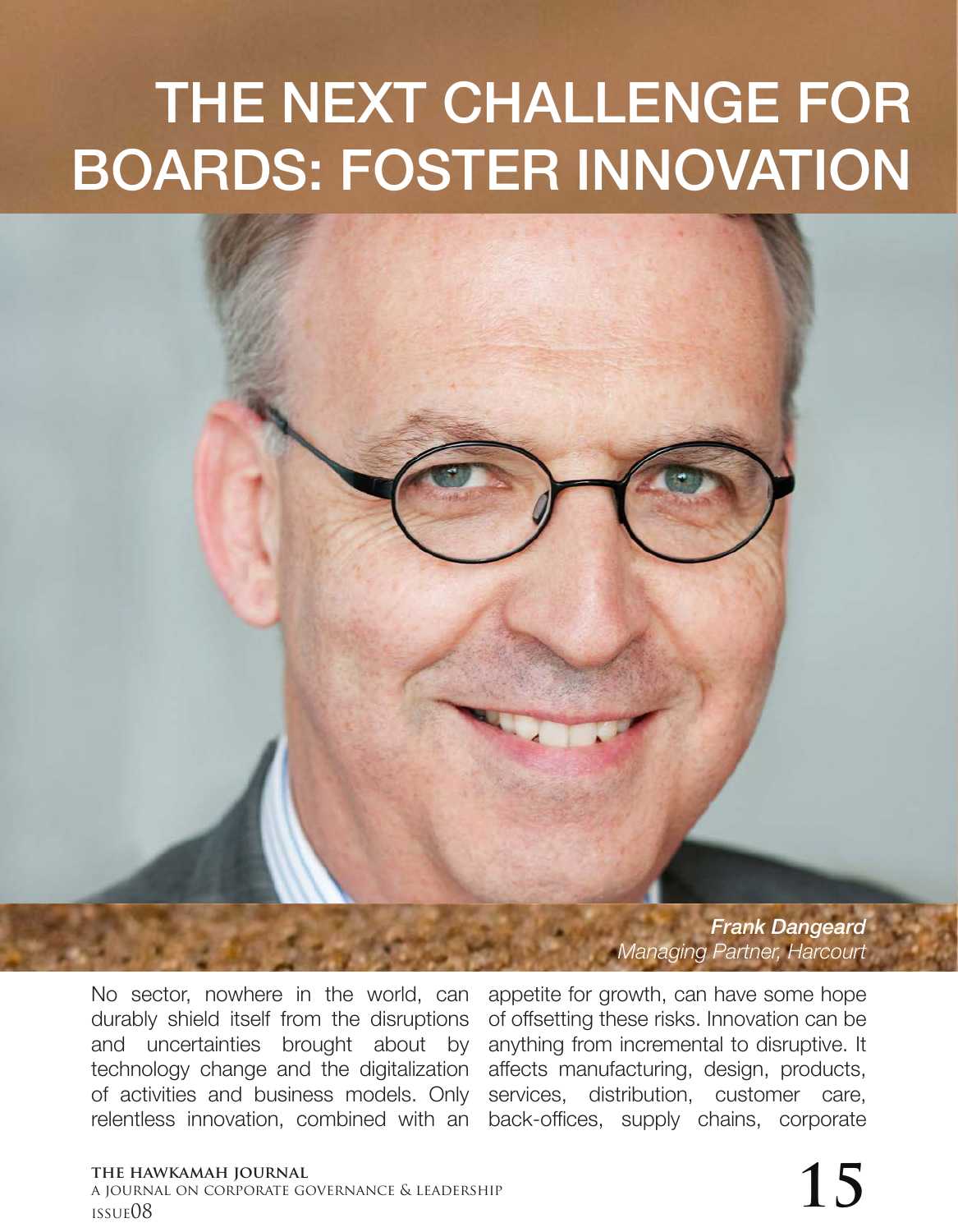functions and business models. For most companies, it is both the main threat and the main opportunity of the next 10 years.

Every board and every management know that if their company does not innovate, it will disappear. But when was the last time you heard a board of directors say to its management that they needed to be more innovative? That the company should take more "innovation risk", despite uncertain outcomes? That the failure of some of the company's new business initiatives was expected and tolerated?

Boards are about risk oversight, mitigation and control, aren't they? A typical board agenda covers the business update (the last 3 months), the financial review (the last 3 months) and forecasts for the next period (3 months, and perhaps up to the end of the fiscal year). A few times a year, a board will also review controls and risks in the past and current periods (say, over 6 months), bonus criteria and realizations (on a semi-annual or annual basis), and various operational programs. Little time will be spent on strategy, and no time at all on innovation and new business development. In any event, directors will rarely be technology-savvy or informed enough to dare ask farreaching questions about innovation, let alone encourage a discussion about the threats and opportunities of innovation for the company. Even if they were, the board agenda would already be too busy.

Really good boards will try to overcome these problems. They will hold a serious strategy retreat at least once a year, and will

have strategy discussions multiple times during the year. They will think about where the company is going, what its competitors are doing, and what technology and innovation mean for its businesses. They will spend time on new business initiatives. They will try to build longer-term objectives into management's compensation, and will accept to direct investments into R&D, test new business models or acquire innovative and potentially disruptive companies. For all their efforts these boards are likely to be criticized by shareholder, who will complain about wasted financial resources and insufficient board oversight. Shareholders will demand that "financial discipline" and "good corporate governance" be brought back, through appropriate changes to the board and management. Other stakeholders (employees, politicians, the media, etc.) will be equally critical for their own self-centered reasons.

So what is a board to do, if anything, to overcome the lack of "innovation risk" appetite at stakeholder, director and management levels? It might worry about the threats, and see the opportunities, of innovation, but should it bother at all? And if it wants to, how does it go about fostering innovation and taking well thought-out "innovation risk"? There are, unfortunately, no silver bullets. However, a board can at least take action in three areas: on and within the board itself, towards outside stakeholders, and on management and the company culture.

First, the board can act on and within itself. A board can adapt its composition, improve its strategy process, insist on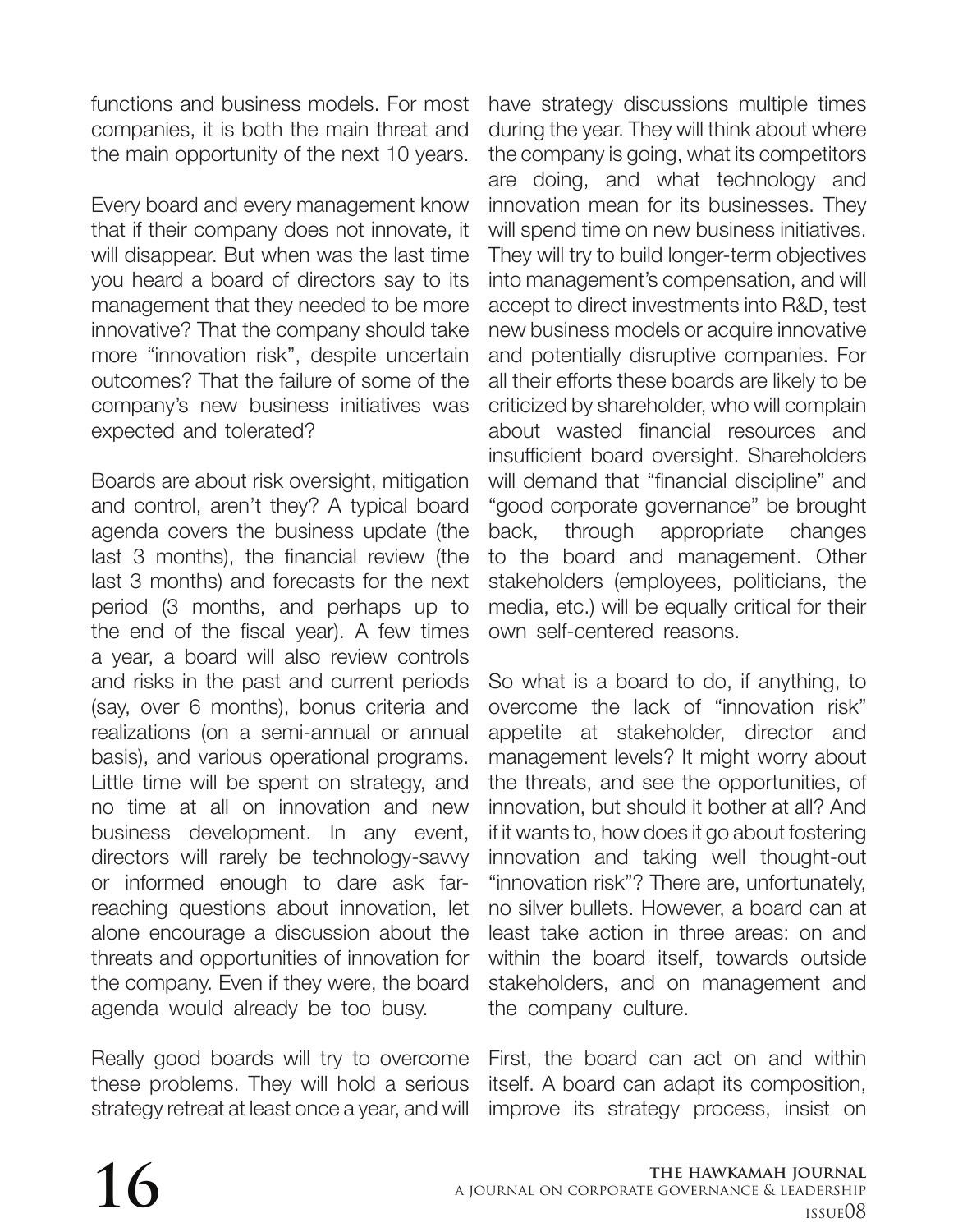adequate information, and ensure that the board agenda covers strategy and innovation.

A director does not need to be a technology expert to raise questions about innovation, nor be able to "write code" to challenge a presentation on R&D or digital transformation programs. Directors with experience in running technology, telecom or life-sciences entities (companies, divisions, etc.) can get the discussion going, and help colleagues overcome their inhibitions, as discussing innovation in the boardroom is really no different from any other discussion about business. The chairman (or vice-chairman/lead-director/ senior independent director) should ensure that the board is composed appropriately to enable these types of discussions.

Product roadmaps, three-year financial projections or short-term crisis action plans are no substitutes for a proper strategy. Relatively few companies have an agreed view of what strategy actually is, conduct a robust strategy process and end up with a fully engaged board. Conversely, good strategy processes consider client, market, technology and competition trends, new business ideas, and necessarily take innovation into account. They have the added advantage of ensuring that the board fully supports and really "co-owns" the strategic outcome.

The information deficit at board level (vs. what management have at their disposal), and the over-reliance on financial information as a proxy for assessing a company, is a major reason for the dearth or mediocrity

of discussions about innovation. Financial data is a useful, but highly simplified and biased, view of the current and future health of a company. A board should insist on more holistic information, whether in the form of KPIs or not.

Finally, the board chairman (or vicechairman/lead-director/senior independent director) should ensure that short-term pressures on the board agenda do not crowd-out presentations and discussions of strategy, technology, new business initiatives and innovation. Second, the board can act towards outside stakeholders. In particular, an innovative company needs "patient capital", as the benefits of innovation can take years to materialize.

The board must insist on proper information of all stakeholders regarding the company's strategy, its risks and opportunities. This is easier said than done, and the education of stakeholders is often frustrating, as shareholders in particular will always complain that the company innovates too much or not enough.

Capital is not naturally patient. It must be educated to become patient through communication, explanation and transparency. To be fair, these do not always work, and the board may have to consider more radical options, for example a "take-private" or dual classes of shares in the case of a listed company. Indeed, many successful innovative companies would rapidly fail if they were publicly listed. Third, the board can act on management and the company culture. The choice of the